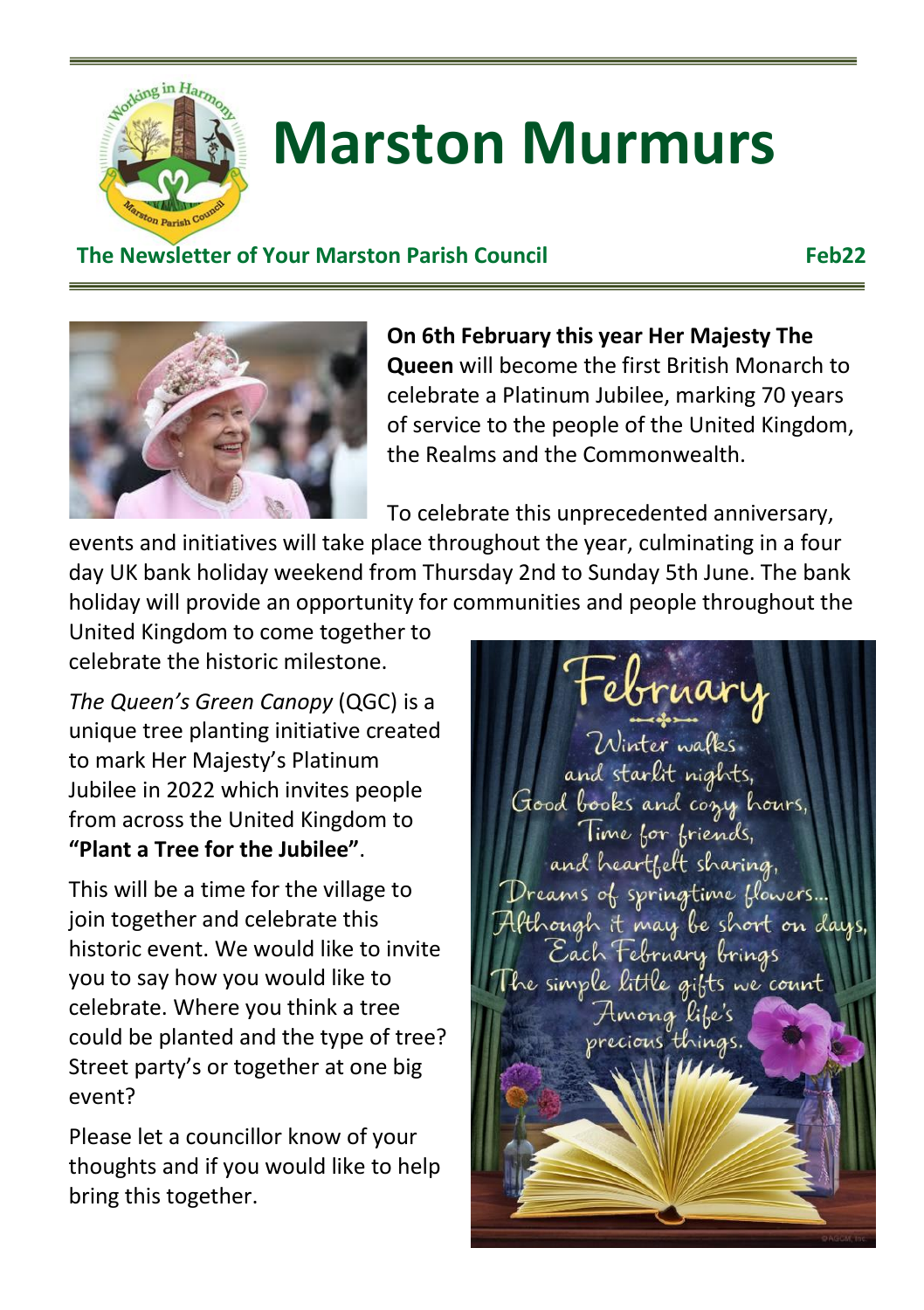## **Parish News**

#### **Next Parish Council Meeting**

Our next meeting is scheduled for Wednesday 9<sup>th</sup> February 2022 at 7pm in the Church Hall.

A full risk assessment will be conducted beforehand ensuring that current government guidelines are followed, and we ask that any member of the public wishing to attend contact our clerk at [clerk@marstonparishcouncil.co.uk](mailto:clerk@marstonparishcouncil.co.uk) for information.

#### **Heritage Fingerpost**

We are expecting that the fingerpost will be back in place sometime next month. We are just awaiting a date from the contractor.

#### **Neighbourhood Plan**

Help us develop our/your Neighbourhood Plan.

We don't need anyone with any formal training just a willingness to get involved and help formulate a vision for what and how you see our village developing over the next few years.

If you are interested then please get in touch via [info@marstonparishcouncil.co.uk](mailto:info@marstonparishcouncil.co.uk)



In December we printed this picture and asked for memories of the youth club and the names of people on the photo.

We have been kindly sent the names of many people, but sadly no 'juicy' stories.

Joan Perrin, Chaz Perrin, Liz Perrin, Terry Sheen, Tracy Randles, Eric Isserwood, Maureen Bailey, Val Walker, Gill Owen, Peter Jackobis, Andrew

Jackobis, Shopie Jackobis, Mrs Frawn, Kim Frawn, Angela & Diane Kendrick, Anthony Denton, Phillis Gallimore and Julie MacDonner.

We would love to include more pictures from Marstons History – recent and further back. Please contact any of the Councillors or bring along to coffee mornings if you have any photos or memories to share.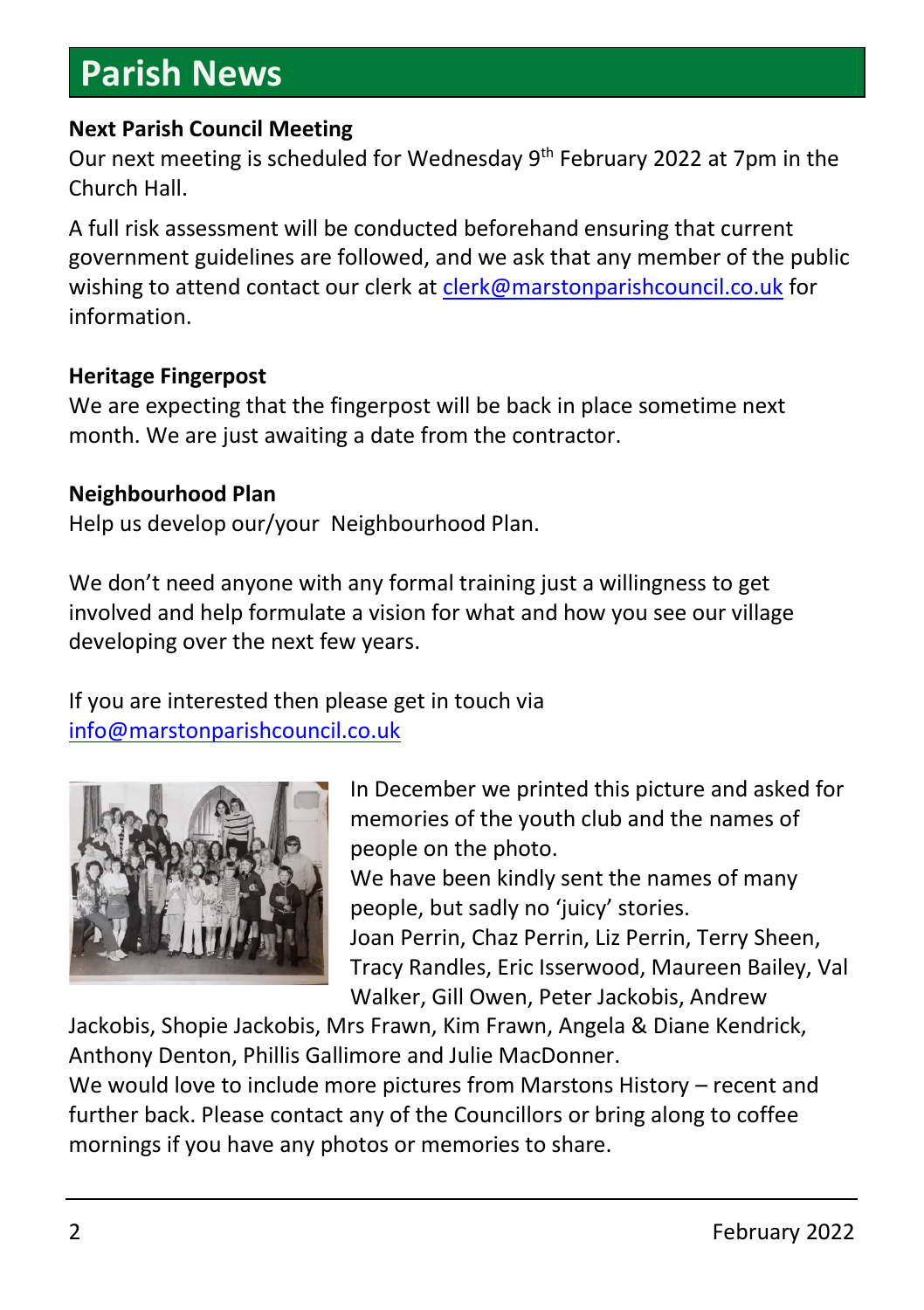

One of the joys of Spring is the sight of lambs in the fields and we are lucky around Marston to have footpaths that allow us to cross the fields and enjoy the livestock and countryside around us. Please keep your dogs on leads whilst crossing fields with livestock and always clean up after your dog. Dog attacks on sheep are common and it's easy to think that your dog running free will do no

harm. It may not physically attack but can lead to extreme stress to sheep who will just see a predator.

### Summary Minutes of Marston Parish Council Meeting of 12<sup>th</sup> January 2022

Zurich Insurance have accepted the claim for the water leak at the Church Hall. The carpet will be replaced as soon as possible. There will be a £250 excess.

The Budget for 2022/2023 was agreed.

It was agreed to prioritise fitting fire doors to the kitchen and look at fixing the false ceiling in the hall. Then if funds allow we will look at putting in at least 1 defibrillator at the Church Hall. The boiler also needs to be boxed in and we are currently looking for quotes for the carpentry work.

In order for these projects to go ahead the precept will need to be raised, we will be raising the precept from £12000 to £13000, this will mean an increase on the parish council portion of the council tax of 4.6%.

Interactive Traffic Speed Sign - Highways informed us of an increase in the price from £6800 to £8508.69. Ward Cllrs have generously agreed to cover 50% of the new cost. Our original budget for this was £4700 a number of years ago and so this new cost can still be covered.

#### Planning Applications:

21/04717/FUL – Tour & Store, Ollershaw Lane – retention on a permanent basis of caravan storage based upon temporary application 18/04713/FUL. It was agreed that an objection be sent based upon original objection to 18/04713/FUL as traffic generated by the facility is still causing problems for residents.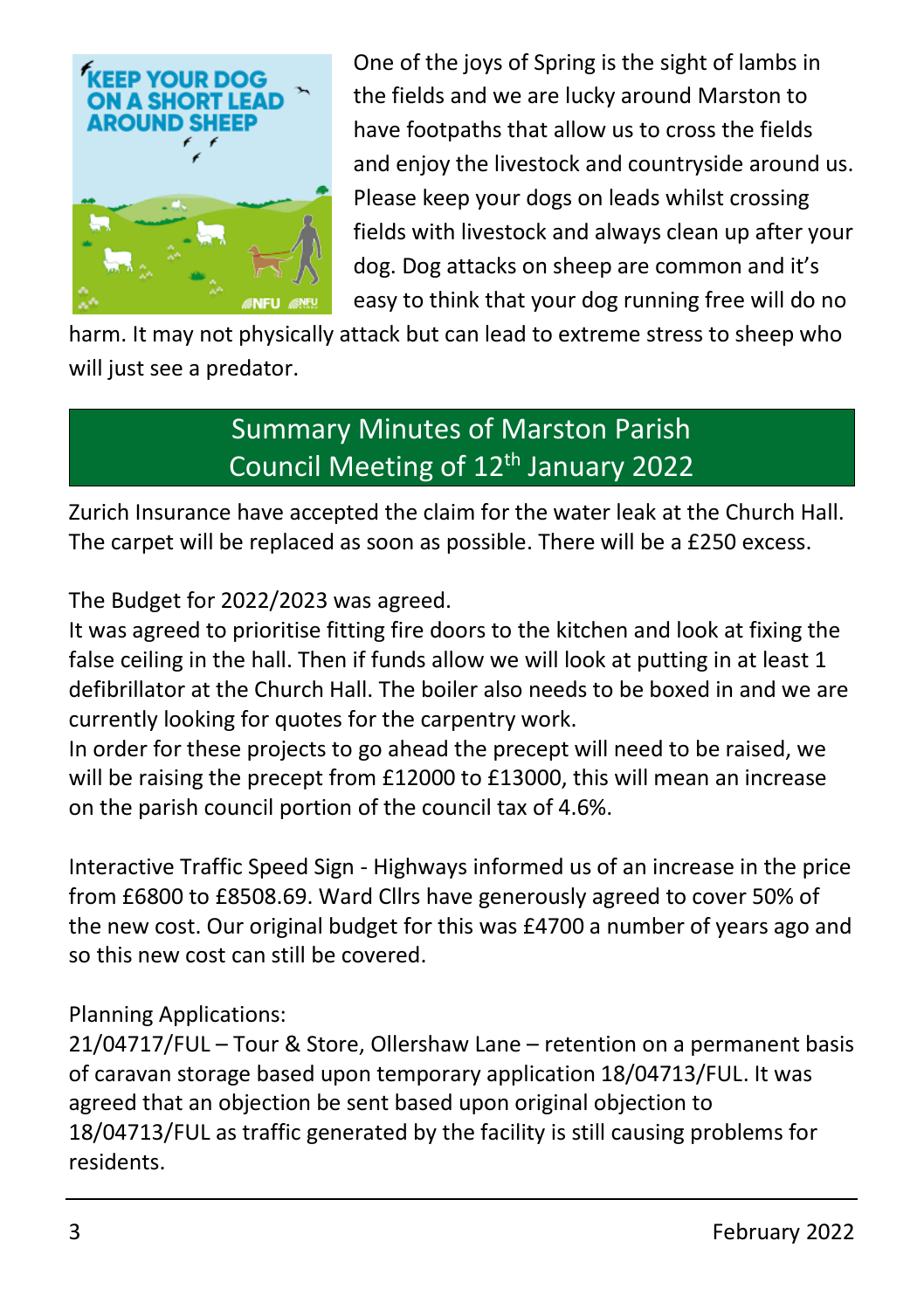21/04765/LBC/21/04764/FUL – Lane Ends Farm, Marston – demolition of nonlisted and derelict structures and conversion of barn into 5 dwellings and conversion of farmhouse into 2 dwellings. The redevelopment of the farm was discussed at length. Issues over the number of vehicles exiting the development was a cause for concern especially as the junction of Marston Lane, Dark Lane and Ollershaw Lane is already dangerous with regular incidents taking place there. It was agreed that clerk would send comments on the issue of the safety of the junction also requesting that the boundary on the corner of Dark Lane and Marston Lane be improved as visibility is poor at that junction.

The upkeep of the churchyard was also discussed. The community Service group have still not returned and councillors are concerned that elderly volunteers who regularly help keep the yard tidy may not be able to keep helping. The upkeep is down to the church and so Rev. Alec will be contacted asking whether the community service group are likely to start up again any time soon. If not, funds may have to be found to pay for a regular gardener.

We have subscribed to the new Garden Bin Collection Service, which like every other property will cost £40 per year.

## Bits 'n' Bobs

#### A little history lesson …

#### Marston

'Marsh farm/settlement'.

#### **Elements and their meanings mersc** (Old English) A marsh. **tūn** (Old English) An enclosure; a farmstead; a village; an estate.

Marston Township. The layout of Marston's core results from the development of salt working, both mining and brine extraction, in the area.

The village has an essentially linear pattern formed by ribbon development along Ollershaw Lane. It currently extends from the canal bridge on Ollershaw Lane, south-west until the turn along the realigned road.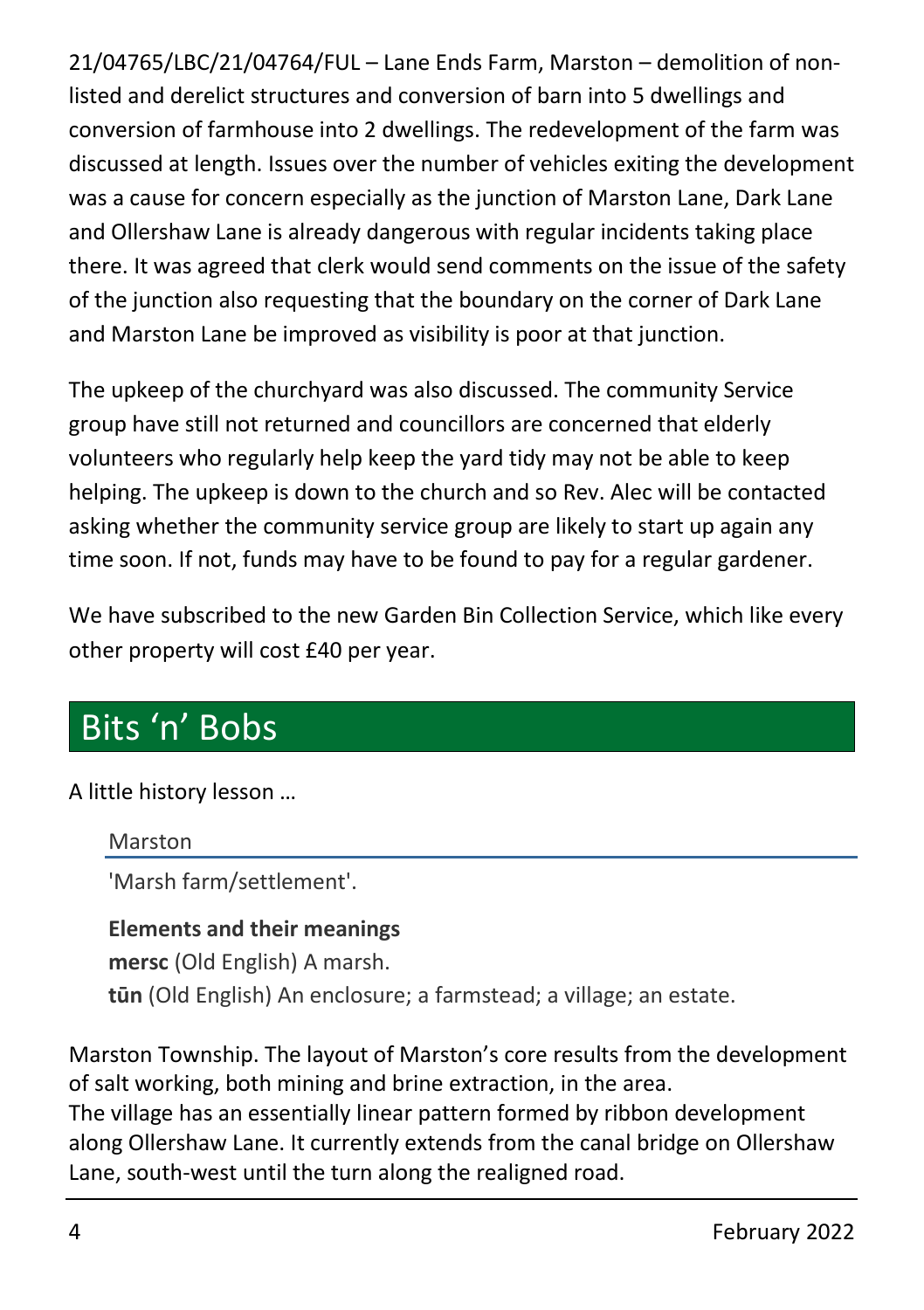At the turn of the century it was much larger including the industrial complexes of several salt works as well as extending to the north along Ollershaw Lane. In the 18th century Marston was a small, insignificant hamlet. The arrival of the North Staffordshire (later Trent and Mersey) Canal, which opened in 1777, was to radically alter the settlement. Brothers John and Thomas Gilbert were, amongst many other interests, engineers and land agents to the Duke of Bridgewater and the entrepreneurs behind the construction of the canal; they realized how salt could be exploited using the canal as transport. Soon after the opening of the canal, rock salt mining began in Marston, in 1781. John Gilbert the elder, purchased the Symme Fields for £2,000 and subsequently developed the Marston Mine, to the west of the later Lion Salt Works site Between the 1840s and 1870s.



Marston developed rapidly as a community with the expansion of salt working in the outlying region of Northwich. The majority of the terraced cottages along Ollershaw Lane date to this period of expansion. Further cottages were established on Cross Street on the western side.

Marston expanded along Cross Street in the final decades of the 19th century with more small workers cottages built along the eastern branch of the street. In 1877, as part of this expansion, a terrace of four cottages was built on the eastern side of Ollershaw Lane; in 1899 these were converted into the Red Lion Inn. These cottages are representative of the older houses in the village, which are typically 19th-century two storey brick terraces. The majority of these buildings have been fenestrated, but, in places, the original character survives. They have two-up, two-down plans, with semi-circular arched doorways and side passages leading to the rear.

Many more buildings existed in the village in the late-19th century, including a series of ill-built cottages located within the complex adjacent to the Red Lion Hotel. These were known as the Red Lion Yard and were the location of an outbreak of typhoid in the 1890s.

The mine collapses and subsequent salt subsidence of the late-19th and early 20th century had a dramatic effect on the settlement of Marston. The principal late 19th-century subsidence occurred at the south end of the village, where the collapse of Neumann's Mine resulted in the large flash visible today. So dramatic was the subsidence that it caused the realignment of the road system,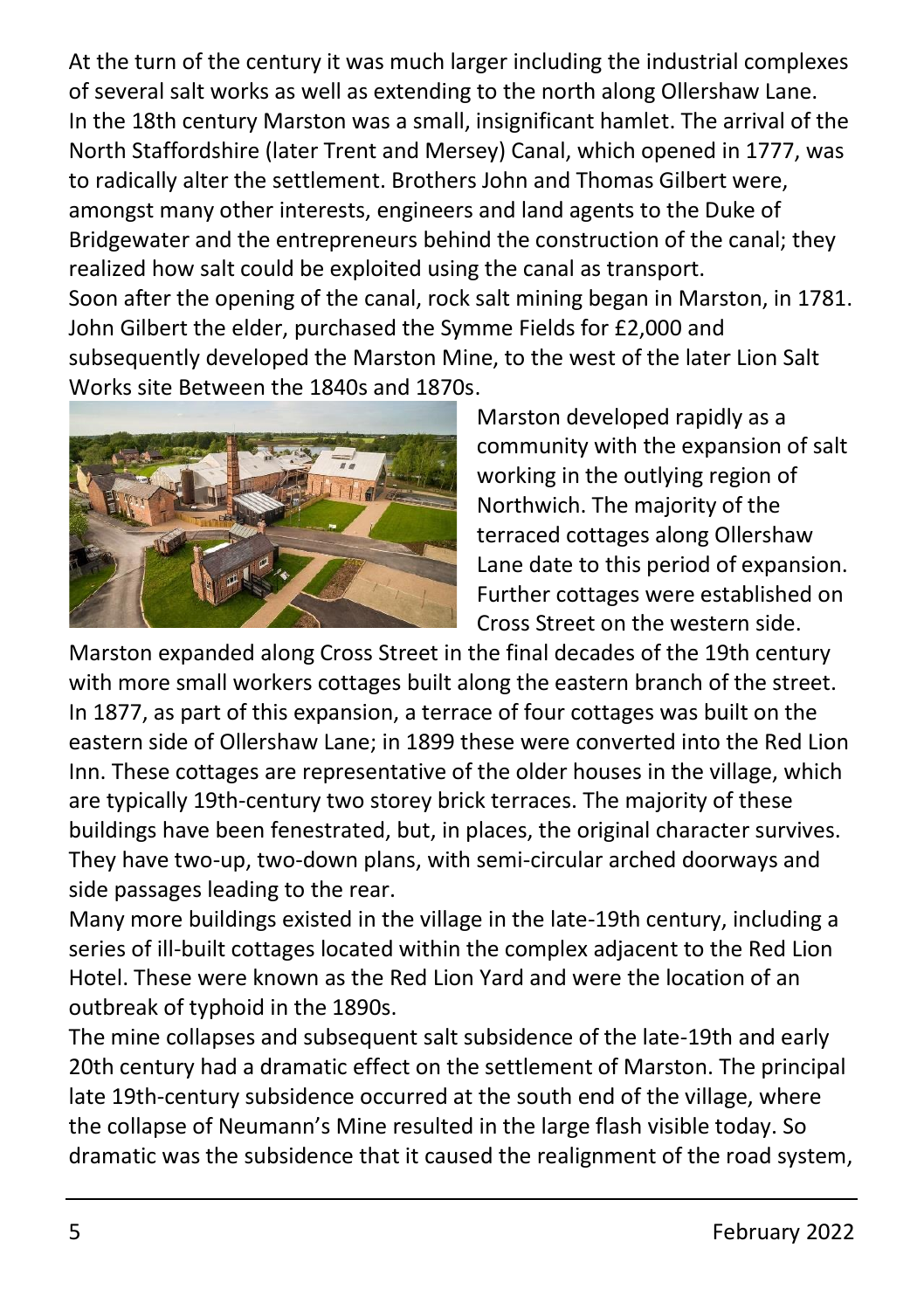which originally ran directly south from the corner of Ollershaw Lane at the end of the village.

Within the settlement were three public houses; on Ollershaw Lane: the Red Lion, the Rockminer's Arms (located in the vacant plot next to the Coronation Salt Store), and the New Inn, which still exists today as the Salt Barge.

To the north of the canal the collapse of the Adelaide mine in 1929, created the flashes either side of Ollershaw Lane.

Originally, a small cluster of cottages developed at the entrance of the Adelaide and Ollershaw Lane Salt Works.

The wider community were served by the church of St Paul that lay to the north-west of the village centre beyond the Adelaide Works. St Paul's was a red brick church with a large pointed arched window in the gable, Early English style, from designs by Mr. Douglas, architect, of Chester, and consists of chancel with vestry and organ chamber on the south side, nave, north aisle with porch and a low spire and turret containing one bell. Today, nothing survives of the church itself, but the attached village hall and the graveyard still exist.

On the opposite side of the road was Marston Church of England Infants' School, (now Harris Gas) erected, with teacher's residence, in 1855, by public subscription, on a site given by the late Lord de Tabley. The original school was demolished and a new school was erected in 1891, at a cost of £1,590, for 224 boys and girls and 150 infants; average attendance, 224 boys and girls and 150 infants. It was reused to house German prisoners of war in the Second World War, who helped rebuild the road where it began subsiding into the flashes. By the late-1940s, the Marston community was much smaller. Pat Furness, who worked as a paper girl in c. 1949, recalled the village.

Behind the Lion Salt Works, there was a 'detached house', presumably the cottage on the Alliance Salt Works. The 'Old Red Lion Public House' was two cottages occupied by Burstow and Cox. The Salt Barge was the only public house and was then known as the 'New Inn'. To the rear of the New Inn a cinder track led to 'two canal-side cottages', presumably Crystal Cottage, and was also the location of Burgess' Coal Yard. At the opposite end of the street the terraces extended to the corner as it turned to Northwich, with the Post Office at No. 13 Kelly's Directory 1895 14 CRO LSW (not accessioned) Mr Iredale, oral history transcript, c. 1989. 15 Kelly's Directory 1895. Ollershaw Lane on the very corner.

South of the Avenue and Cross Street ran the railway lines that originally continued to the Marston Hall Mine.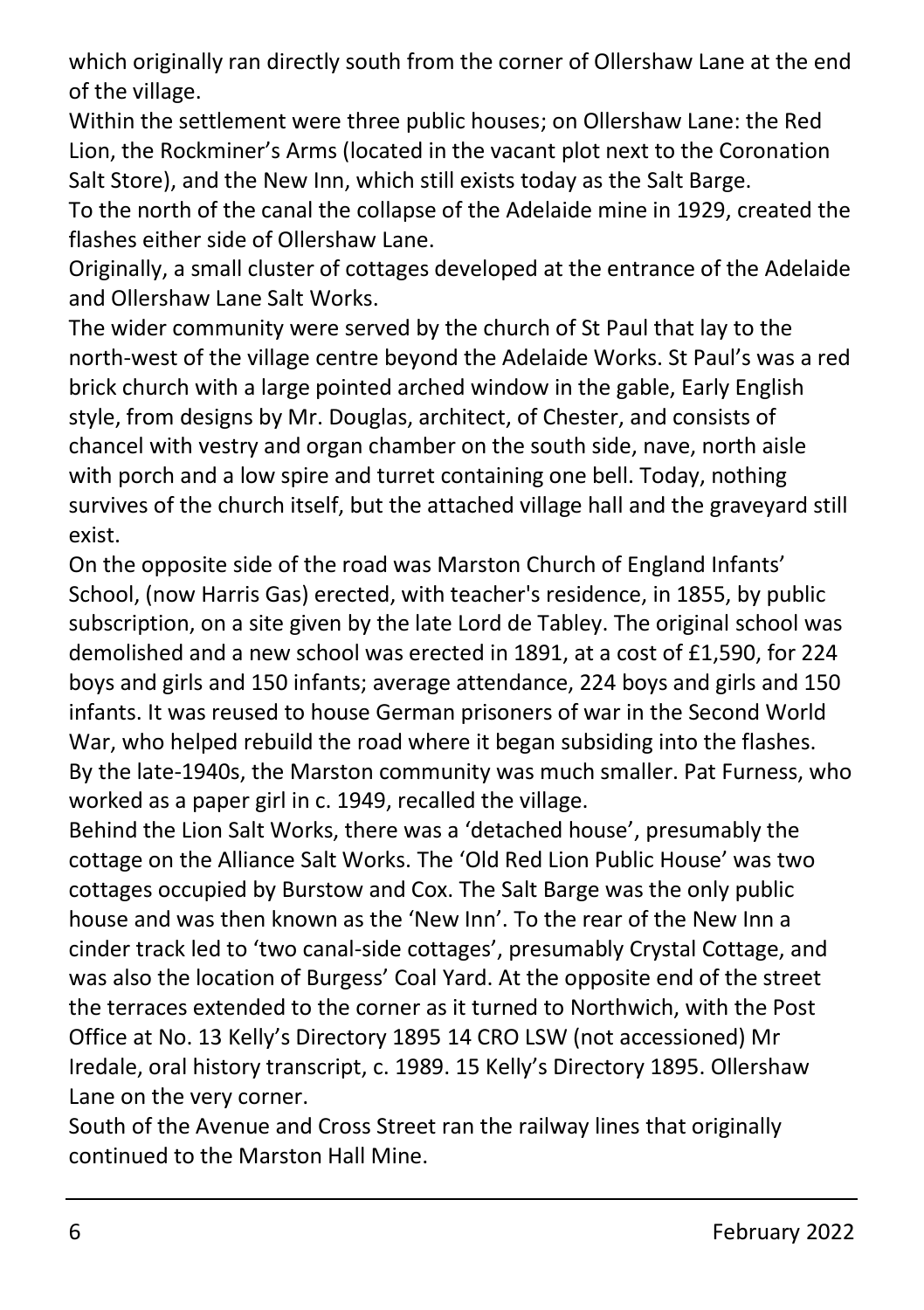The size of the township, remains largely unchanged since the 1940s. The Lion Salt Works remains an enigmatic remnant of the salt industry within a semirural district. The once continuous uniform nature of the 19th-century housing has been punctuated by newer buildings or 'gap' sites where subsidence or the risk of subsidence has prevented development.

Exerts taken from Saltscape Project.

#### **Tomato and chilli Chutney**

4 garlic cloves, peeled 4 red chillies, deseeded (for more heat add the seeds) 5cm fresh ginger, peeled 500g ripe sugar drop/or any other sweet tomatoes 250g soft brown sugar 150ml cider vinegar 1 tsp mustard seeds 1 tsp coriander seeds

Using a food processor or a hand blender finely blend the garlic, chilli's and ginger.

Add the tomatoes and blend again until finely chopped.

Pour the mixture into a large heavy bottomed saucepan and add the sugar, cider vinegar and the spices. Bring to a boil, then turn down to a simmer. Cook for 35 mins, or until thick and syrupy. Pour into sterilised jars with fitted lids. Store in a cool dark place unopened for 12 months Once opened the Chutney can be kept in the fridge for 1 month.

**\***Sugar drop tomatoes are available at Sainsburys, Tesco and Morrisons **\*\***To sterilise jam jars and lids – wash in hot soapy water, rinse and whilst wet turn upside down on a baking tray in a pre heated oven 140c/Gas mark 1 for 15 minutes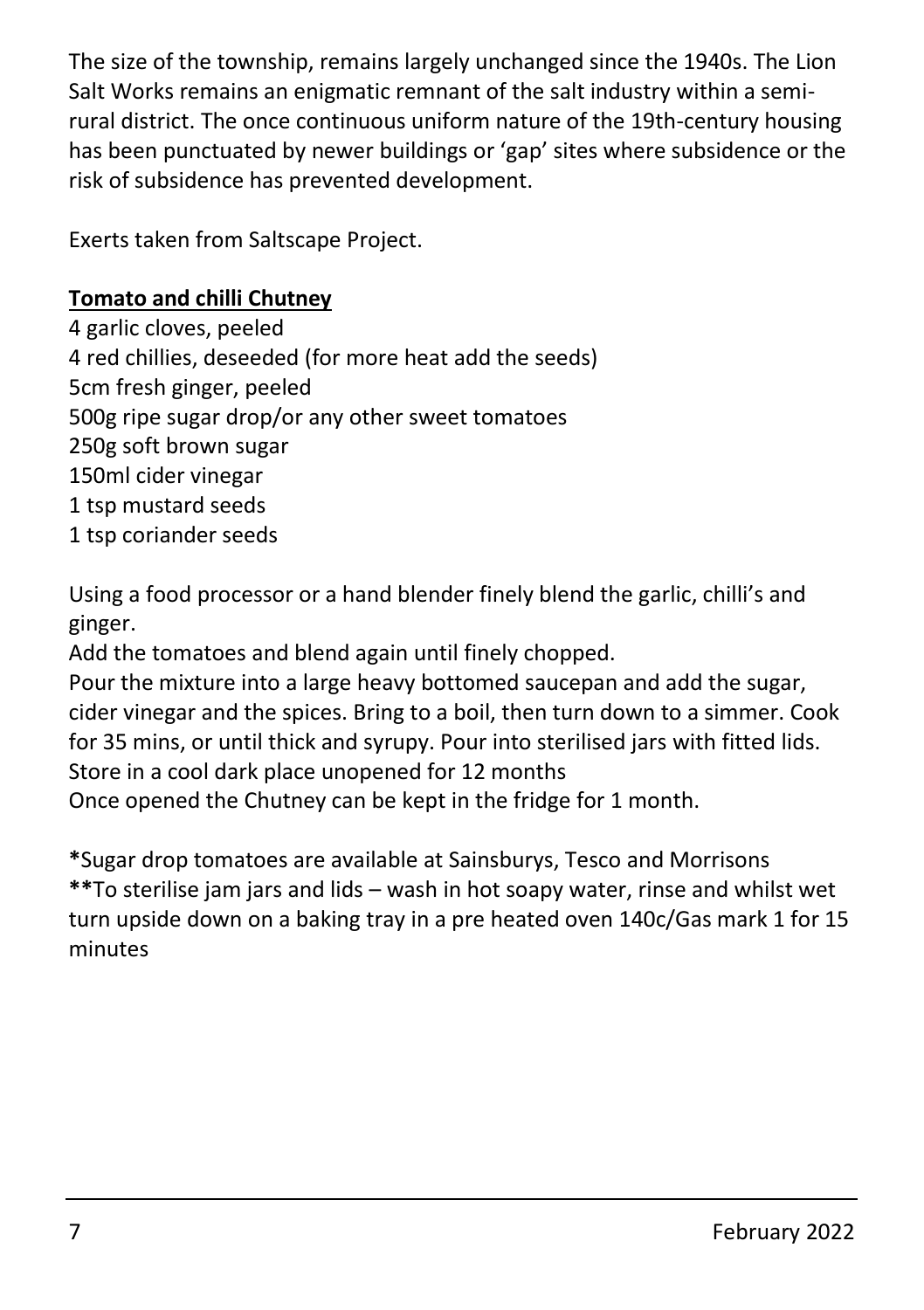|   | Word Search Puzzle |   |    |    |                                                   |         |   |                                             |                        | <b>Countries of the World</b> |        |                                           |               |        |        |        |
|---|--------------------|---|----|----|---------------------------------------------------|---------|---|---------------------------------------------|------------------------|-------------------------------|--------|-------------------------------------------|---------------|--------|--------|--------|
|   |                    |   |    |    |                                                   |         |   |                                             |                        |                               |        |                                           |               |        |        |        |
|   | м<br>O             | G | F  | R  | м                                                 | A       | N |                                             |                        | U                             | R<br>Ω | O                                         | s             | Y<br>P | Q<br>x | N<br>Ś |
| U | N                  | ı | T  | Е  | Ð                                                 | s       | T |                                             |                        |                               | s      |                                           | N             | F      | κ      | Ë      |
| C | в                  | R | A  | z  | 1                                                 | Ľ       | G | κ                                           |                        | т                             | s      | w                                         | E             | D      | E      | N      |
| L | А                  | R | Ľ  | O  | a                                                 | υ       | O | s                                           | O                      |                               |        |                                           |               | А      | F      | ×      |
| B | А                  |   | D  | Ł  | т                                                 | B       | z | M                                           |                        |                               |        |                                           | к             | N      | м      | ı      |
| т | x                  |   | A  | R  | $\Omega$                                          | c       | B | ×                                           |                        |                               |        |                                           |               | м      | ο      | т      |
| R | D                  |   | Ο  | D  | s                                                 | F       | F | N                                           |                        |                               |        |                                           |               | D      | т      | А      |
| с |                    |   | Y  | F  | А                                                 | ο       |   | N                                           |                        |                               |        |                                           |               | м      | А      | E      |
| э | z                  |   | Р  | с  | Ε                                                 | т       | Ν |                                             |                        |                               |        | s                                         |               | ĸ      |        | Y      |
| и | u                  |   | т  | с  | N                                                 | Ð       | Ð | с                                           |                        |                               |        | G                                         | D             | E      | w      | R      |
|   | Ż                  | Ν | E  | Ë  | N                                                 | $\circ$ |   | N                                           | G                      | E                             | О      | N                                         | с             | N      | А      | υ      |
| o | w                  | E | G  | А  | c                                                 | Ð       | А | о                                           | D                      | U                             |        | N                                         | к             | Y      | N      | s      |
| А | R                  | R | E. | ï. | N                                                 | w       | U | R                                           | ×                      | s                             | А      | G                                         | F             | A      | с      | s      |
| G | А                  | G | ×  | в  | R                                                 | G       | 1 | w                                           | O                      | R                             |        | м                                         | ı             | ١      | G      | ı      |
| с | N                  | F | U  | т  | Ë                                                 | A       | к |                                             |                        |                               |        |                                           | R             | U      | т      | А      |
| F |                    |   | E  | о  | O                                                 | ×       |   |                                             | С                      |                               | O      |                                           |               | J      | м      | R      |
|   |                    |   |    |    | ARGENTINA<br>BELGIUM<br>BRAZIL<br>CANADA<br>CHINA |         |   |                                             | GREECE                 |                               |        |                                           | PANAMA        |        |        |        |
|   |                    |   |    |    |                                                   |         |   | <b>INDIA</b><br><b>IRAN</b><br><b>ITALY</b> |                        |                               |        | PORTUGAL<br><b>RUSSIA</b><br><b>SPAIN</b> |               |        |        |        |
|   |                    |   |    |    |                                                   |         |   |                                             |                        |                               |        |                                           |               |        |        |        |
|   |                    |   |    |    |                                                   |         |   |                                             |                        |                               |        |                                           |               |        |        |        |
|   | €                  |   |    |    |                                                   |         |   |                                             | <b>JAPAN</b>           |                               |        |                                           | SWEDEN        |        |        |        |
|   |                    |   |    |    | <b>ENGLAND</b><br>FRANCE<br><b>GERMANY</b>        |         |   |                                             | <b>KENYA</b><br>MEXICO |                               |        |                                           | TAIWAN        |        |        |        |
|   |                    |   |    |    |                                                   |         |   |                                             |                        |                               |        |                                           | TURKEY        |        |        |        |
|   |                    |   |    |    |                                                   |         |   |                                             | NORWAY                 |                               |        |                                           | UNITED STATES |        |        |        |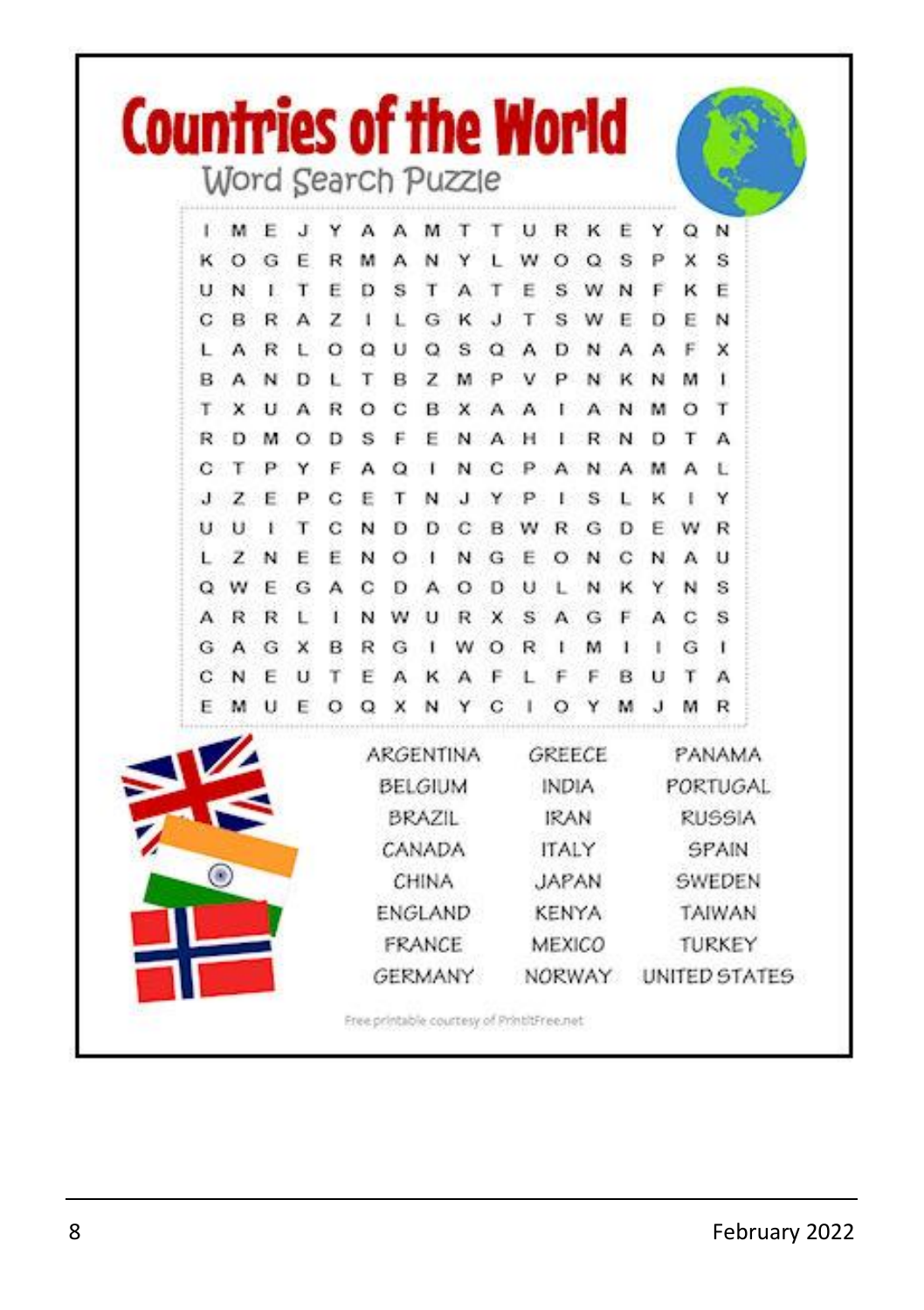Walking in Cheshire<https://www.walkinginengland.co.uk/cheshire> has hundreds of walks to download and print, free, it also has books of walks, details of all the walking groups in the county and much more. Whether you want to walk on your own or with a group all the information is there in one place.

John Harris (the custodian of the website) said 'There is so much walking information on the web but it is difficult to find. Walking in Cheshire (part of the Walking in England website – one for each county in England) has brought it together in one place so whether you are walking from home, or away on holiday, you will be able to find a walk suitable for you'.

With walks from half a mile to twelve miles plus long, and a note of suitability for pushchairs and wheelchairs, everyone can find a walk to enjoy.

So home or away, check out the websites and get walking!

## Parish Events

**Coffee Mornings** have resumed on Tuesdays from 10am until 12 noon at the Church Hall. All welcome.

We have been kindly offered a talk from Mr Mark Reif on 15<sup>th</sup> February. Mark has the war medals of James Poole who is buried in our Churchyard and has researched James and his brother histories. Mark also works for the Commonwealth War Graves Commission and will talk about their work to maintain war graves around the country. There will also be a short film of images from Remembrance 2021 compiled by Tony Hayes. This can also be seen on You Tube – Armistice 2021, Marston Remembers. Please come along to join us for this.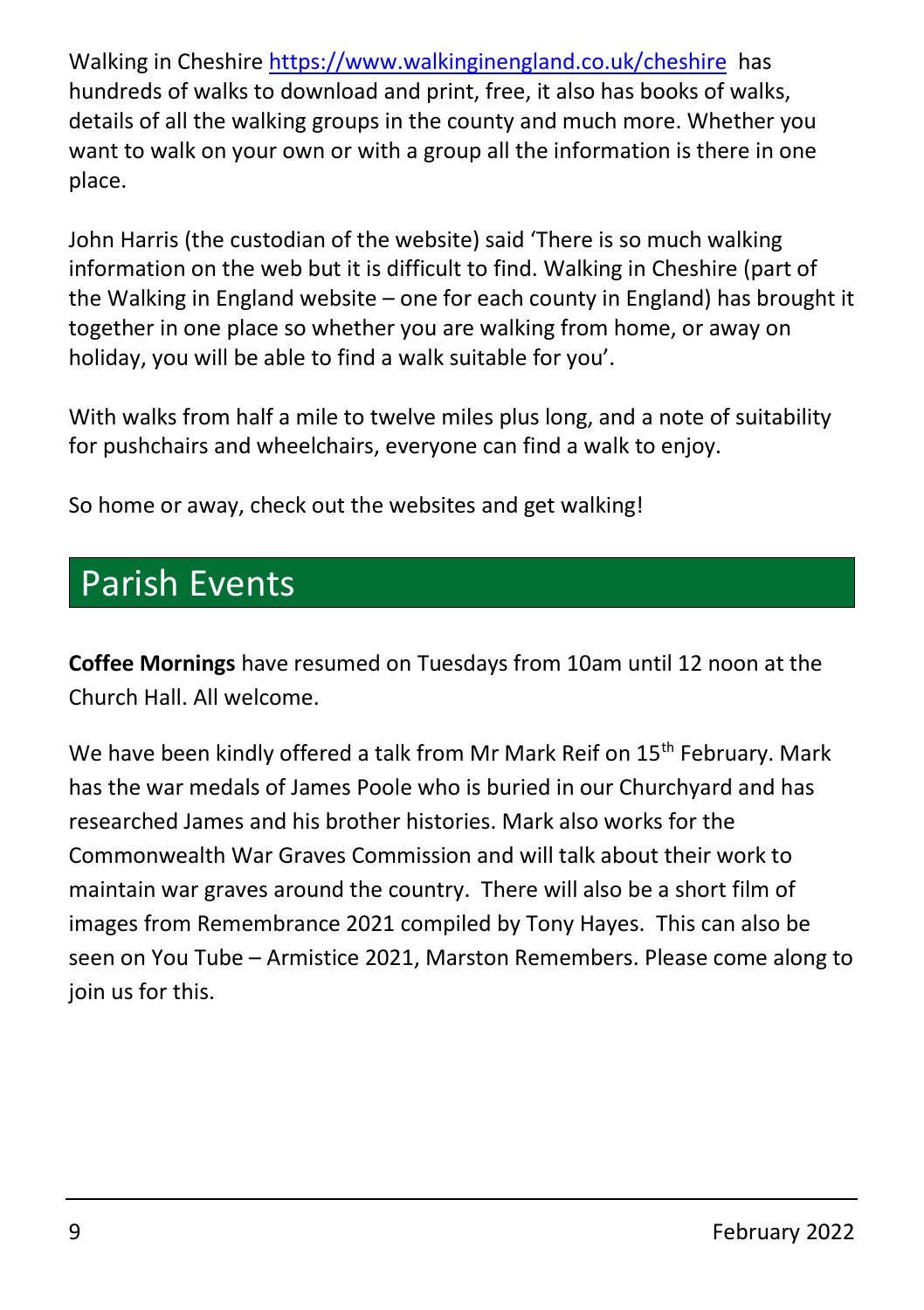## Cheshire West and Chester council's

## **Green Homes Grant Scheme**

Cheshire West and Chester Council is currently accepting applications to it's Green Homes Grant scheme. Grants are **fully funded** with no contribution required from homeowners.

Residents who meet both **eligibility criteria** below are encouraged to apply:

- 1. **Household income of £30,000 (gross) or less per year, includes households in receipt of qualifying welfare benefits**
- 2. **Your property must be classed as inefficient and have an Energy Performance Certificate (EPC) rating of E, F or G.**  (There is some limited funding for D rated properties. We can check your property's EPC rating for you if you do not know it.)

How do I apply?

- $\checkmark$  You can apply on-line by visiting: [www.cheshirewestandchester.gov.uk/greenhomesgrant](http://www.cheshirewestandchester.gov.uk/greenhomesgrant)
- $\checkmark$  You can request an application form be sent to you in the post. To do this, call the Council's Contact Centre on **0300 123 8123**.
- $\checkmark$  You can apply at the council offices in Ellesmere Port and Winsford: Ellesmere Port, Civic Offices – every Tuesday between 9am – 2pm Winsford, Wyvern House – every Wednesday between 9am – 2pm

Funding is available for a wide range of measures including for example: insulation, solar PV, clean heat technologies such as air source heat pumps and replacement doors and windows. Once we've carried out a survey of your property we will be able to advise what measures will be suitable.





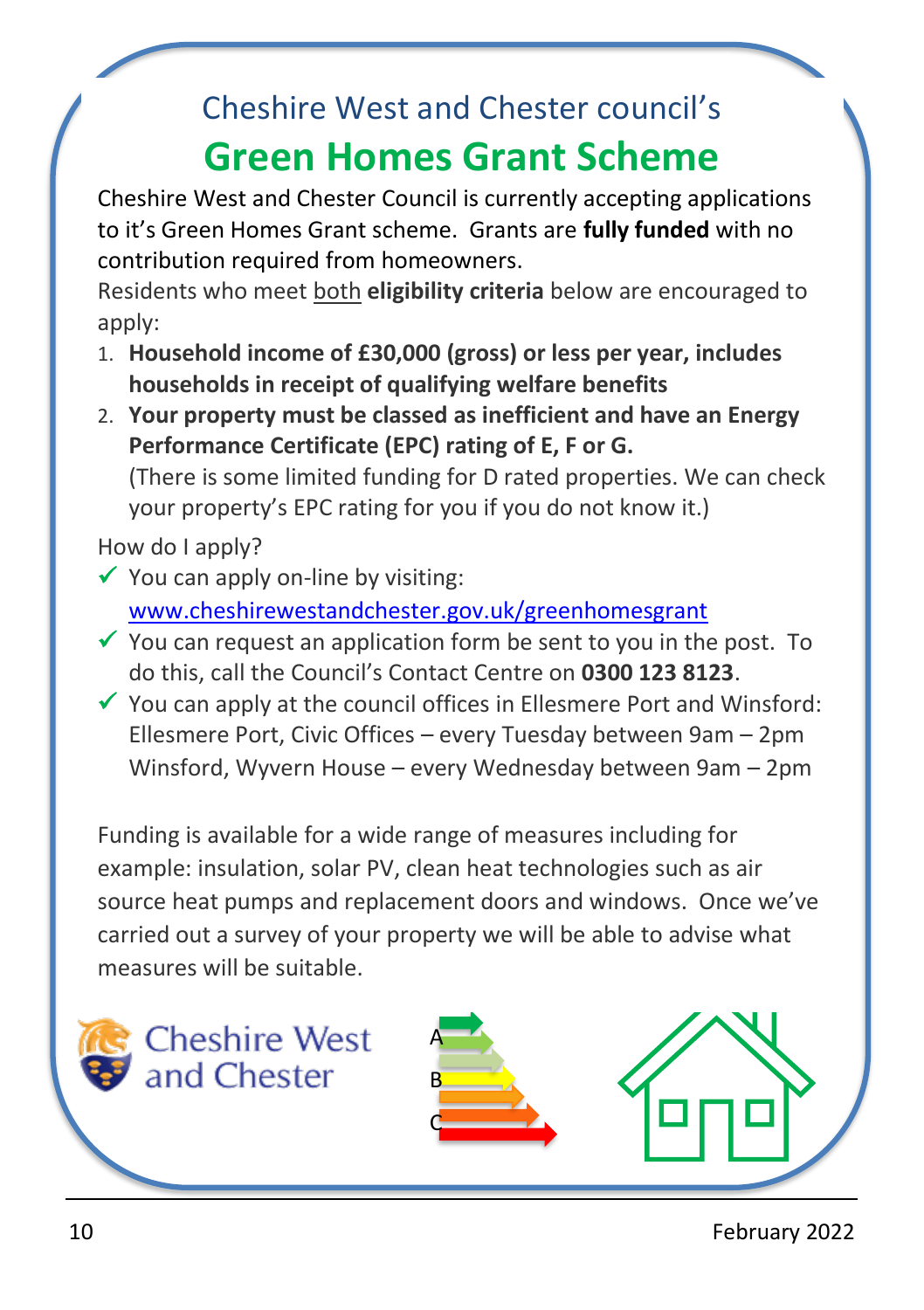## Useful Contacts

**CWAC Councillors Lynn Gibbon** 07581 226814 lynn.gibbon@cheshirewestandchester.gov.uk **Norman Wright** 01606 74788 norman.wright@cheshirewestandchester.gov.uk **Phil Marshall** 07917 171438 phil.marshall@cheshirewestandchester.gov.uk

| <b>Cheshire West and Chester Council</b>    |              |  |  |  |  |  |
|---------------------------------------------|--------------|--|--|--|--|--|
| Mon-Fri 81m-7pm and Sat 91m-12.30pm         |              |  |  |  |  |  |
| Online at www.cheshirewestandchester.gov.uk |              |  |  |  |  |  |
| General enquiries                           | 0300 1238123 |  |  |  |  |  |
| Highways                                    | 0300 1237036 |  |  |  |  |  |
| <b>Street Scene</b>                         | 0300 1237026 |  |  |  |  |  |

| PCSO Diana Wiggins PCSO20322                        | diana.wiggins@cheshire.police.uk |  |  |  |
|-----------------------------------------------------|----------------------------------|--|--|--|
| <b>Officer Terry Boyle PC4555</b>                   | terry.boyle@cheshire.police.uk   |  |  |  |
| Dial 101 in a non-emergency and 999 in an emergency |                                  |  |  |  |

**Ester McVey – your local MP** Telephone: 01625 529922

**Marston Parish Council** cannot be held responsible for any errors, misprints or opinions stated in this publication. The views expressed by the contributors are their own and not necessarily the views of the parish council.

#### **Your Contributions and ideas are welcomed!**

We are always grateful for ideas and articles from any of our readers . Just send them through to the clerk or any one of the councillors

Further information on Parish matters can be found on *marstonparishcouncil.co.uk* Back copies of the *Marston Murmurs newsletters* are also on this website. For Facebook see: **Facebook/marstonparishcouncil**

Those who wish an electronic copy email info@marstonparishcouncil.co.uk.